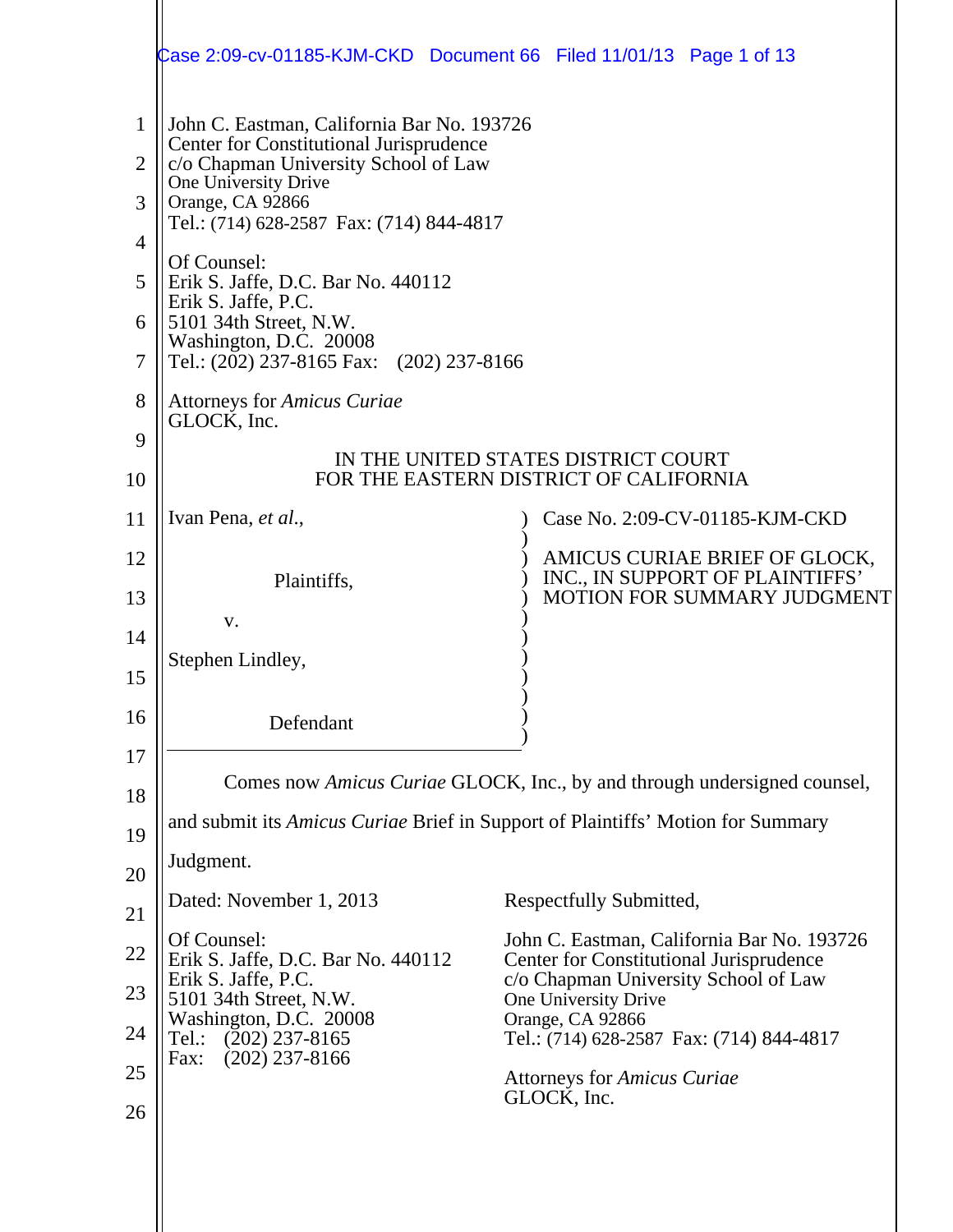|                | Case 2:09-cv-01185-KJM-CKD Document 66 Filed 11/01/13 Page 2 of 13 |
|----------------|--------------------------------------------------------------------|
| $\mathbf{1}$   | <b>TABLE OF CONTENTS</b>                                           |
| $\overline{2}$ |                                                                    |
| 3              |                                                                    |
| $\overline{4}$ |                                                                    |
| 5              |                                                                    |
| 6              |                                                                    |
| $\overline{7}$ |                                                                    |
| 8              |                                                                    |
| 9              |                                                                    |
| 10             |                                                                    |
| 11             |                                                                    |
| 12             |                                                                    |
| 13             |                                                                    |
| 14             |                                                                    |
| 15             |                                                                    |
| 16             |                                                                    |
| 17             |                                                                    |
| 18             |                                                                    |
| 19             |                                                                    |
| 20             |                                                                    |
| 21             |                                                                    |
| 22             |                                                                    |
| 23             |                                                                    |
| 24             |                                                                    |
| 25             |                                                                    |
| 26             |                                                                    |
|                | Brief of Amicus Curiae GLOCK, Inc.<br>Pena v. Lindley - ii         |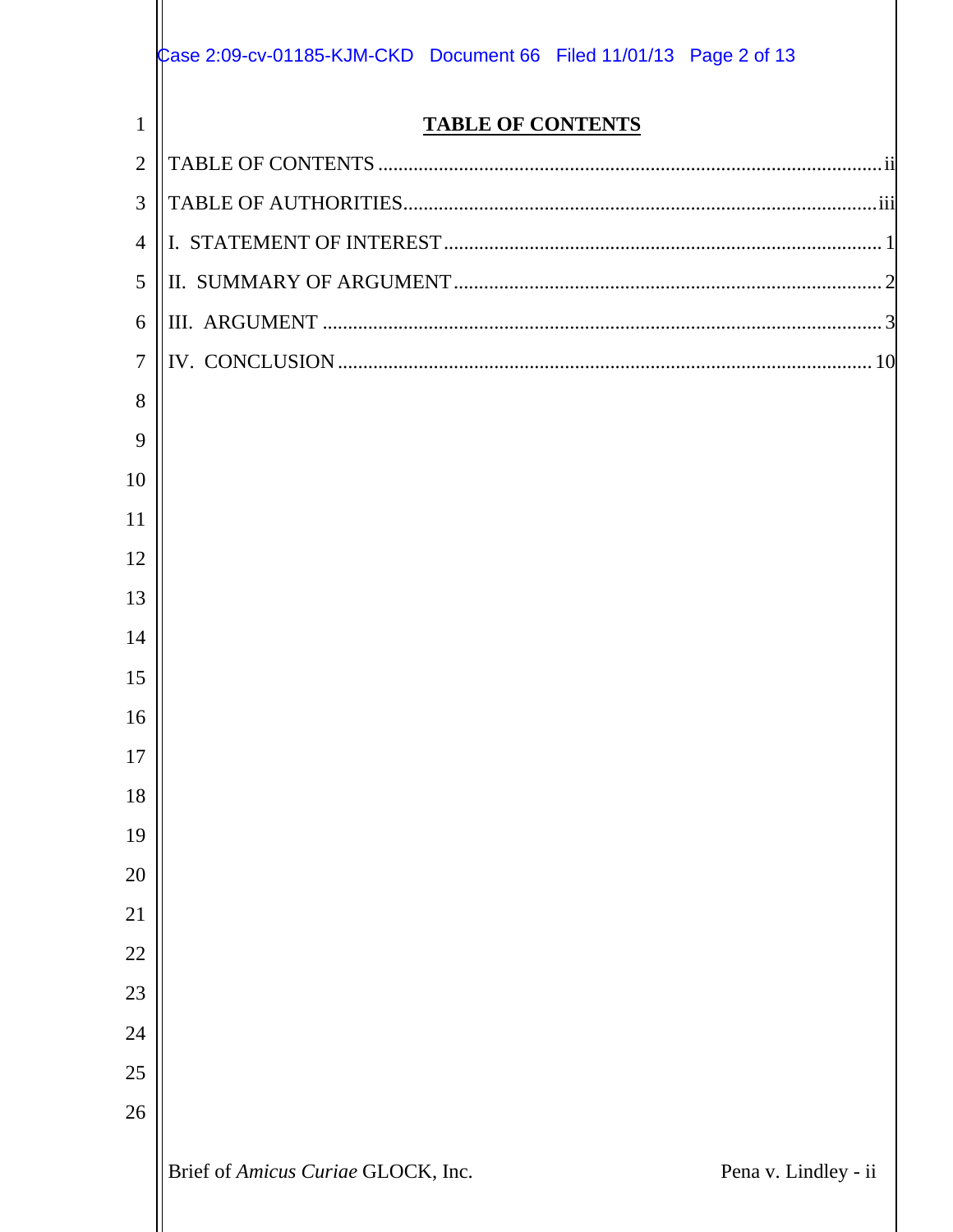|                | Case 2:09-cv-01185-KJM-CKD Document 66 Filed 11/01/13 Page 3 of 13 |  |  |  |
|----------------|--------------------------------------------------------------------|--|--|--|
| $\mathbf{1}$   | <b>TABLE OF AUTHORITIES</b>                                        |  |  |  |
| 2              |                                                                    |  |  |  |
| 3              | <b>CASES</b>                                                       |  |  |  |
| $\overline{4}$ |                                                                    |  |  |  |
| 5              |                                                                    |  |  |  |
| 6              |                                                                    |  |  |  |
| 7              | <b>CONSTITUTIONAL PROVISIONS</b>                                   |  |  |  |
| 8              |                                                                    |  |  |  |
| 9              |                                                                    |  |  |  |
| 10             |                                                                    |  |  |  |
| 11             |                                                                    |  |  |  |
| 12             |                                                                    |  |  |  |
| 13             |                                                                    |  |  |  |
| 14             |                                                                    |  |  |  |
| 15             |                                                                    |  |  |  |
| 16             |                                                                    |  |  |  |
| 17             |                                                                    |  |  |  |
| 18             |                                                                    |  |  |  |
| 19             |                                                                    |  |  |  |
| 20             |                                                                    |  |  |  |
| 21             |                                                                    |  |  |  |
| 22             |                                                                    |  |  |  |
| 23             |                                                                    |  |  |  |
| 24             |                                                                    |  |  |  |
| 25             |                                                                    |  |  |  |
| 26             |                                                                    |  |  |  |
|                | Brief of Amicus Curiae GLOCK, Inc.<br>Pena v. Lindley - iii        |  |  |  |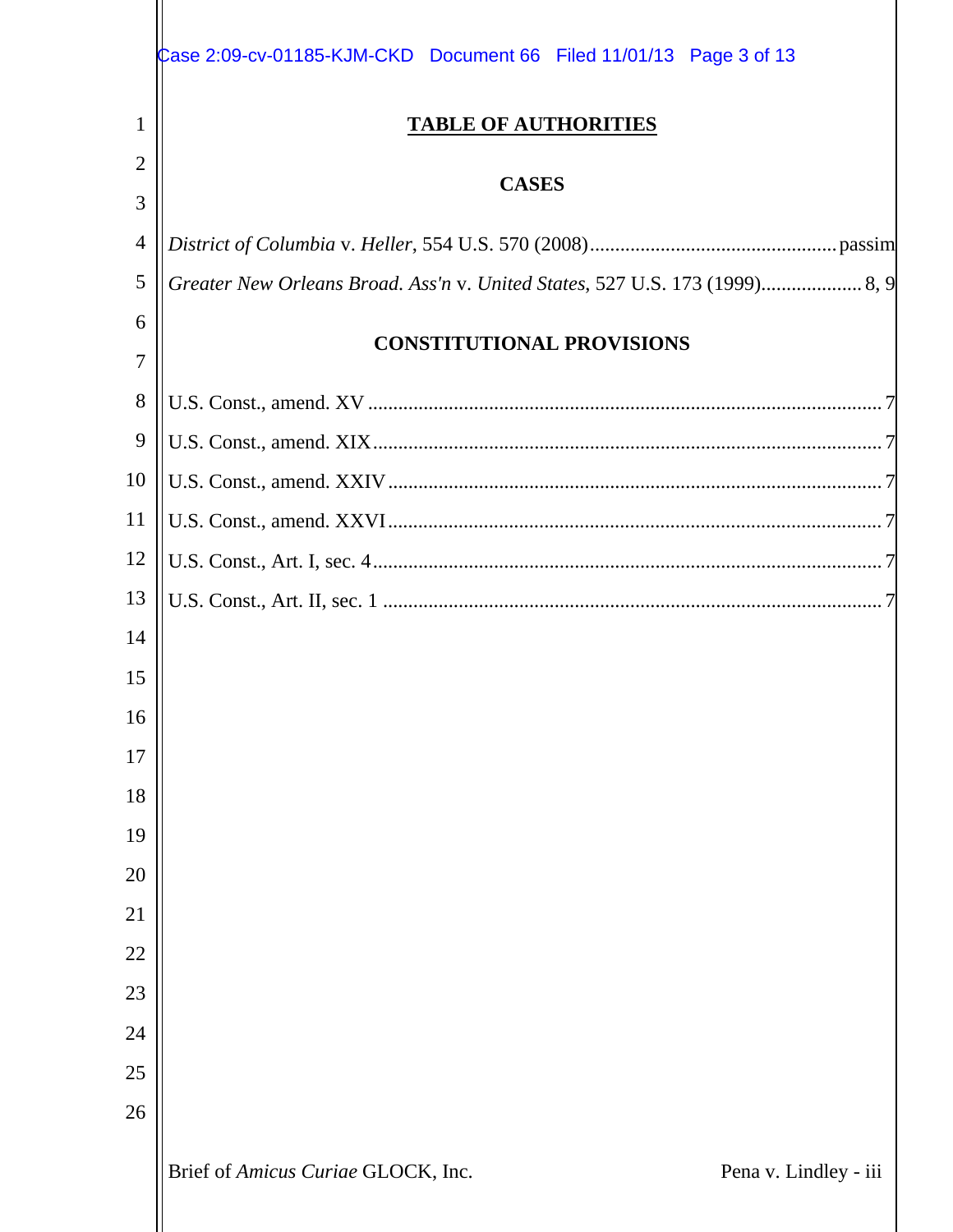1

# **I. STATEMENT OF INTEREST**

2 3 4 5 6 7 8  $\overline{Q}$ *Amicus Curiae* GLOCK, Inc. ("GLOCK") manufactures the world's finest semiautomatic pistols, which are known for their safety, durability, reliability, and ease of use.<sup>1</sup> Millions of GLOCK pistols have been sold and it is the pistol of choice of numerous militaries, police departments, and civilians throughout the world, including 65% of the law enforcement agencies in the United States. GLOCK manufactures many pistol models with different variations to meet the demands of the market. Roughly half of those models are specifically designed with civilians in mind and are suitable for hunting, sport shooting, and self defense.

10 11 Many earlier models of GLOCK pistols are grandfathered and remain legal for sale to civilians in California. The models that GLOCK has introduced since 2008,

12 13 14 however, are not legal to sell to civilians in California because they do not incorporate a magazine disconnect mechanism and novel microstamping technology, even though the earlier models that remain legal for sale also lack these features.

15 16 17 18 19 20 21 GLOCK submits this brief to explain why the varied and growing requirements of the California gun roster program are inconsistent with the essential qualities of GLOCK pistols that have made them so popular. GLOCK also seeks to present information to this Court regarding why its pistols do not incorporate a magazine disconnect mechanism and microstamping technology and why denying California citizens the ability to purchase these commonly used handguns violates their Second Amendment right to keep and bear arms.

- 22
- 23
- 24

25

 $\overline{a}$ 

```
26
1 GLOCK, Inc. is a privately held company. None of GLOCK, Inc.'s private owners are publicly held
companies.
```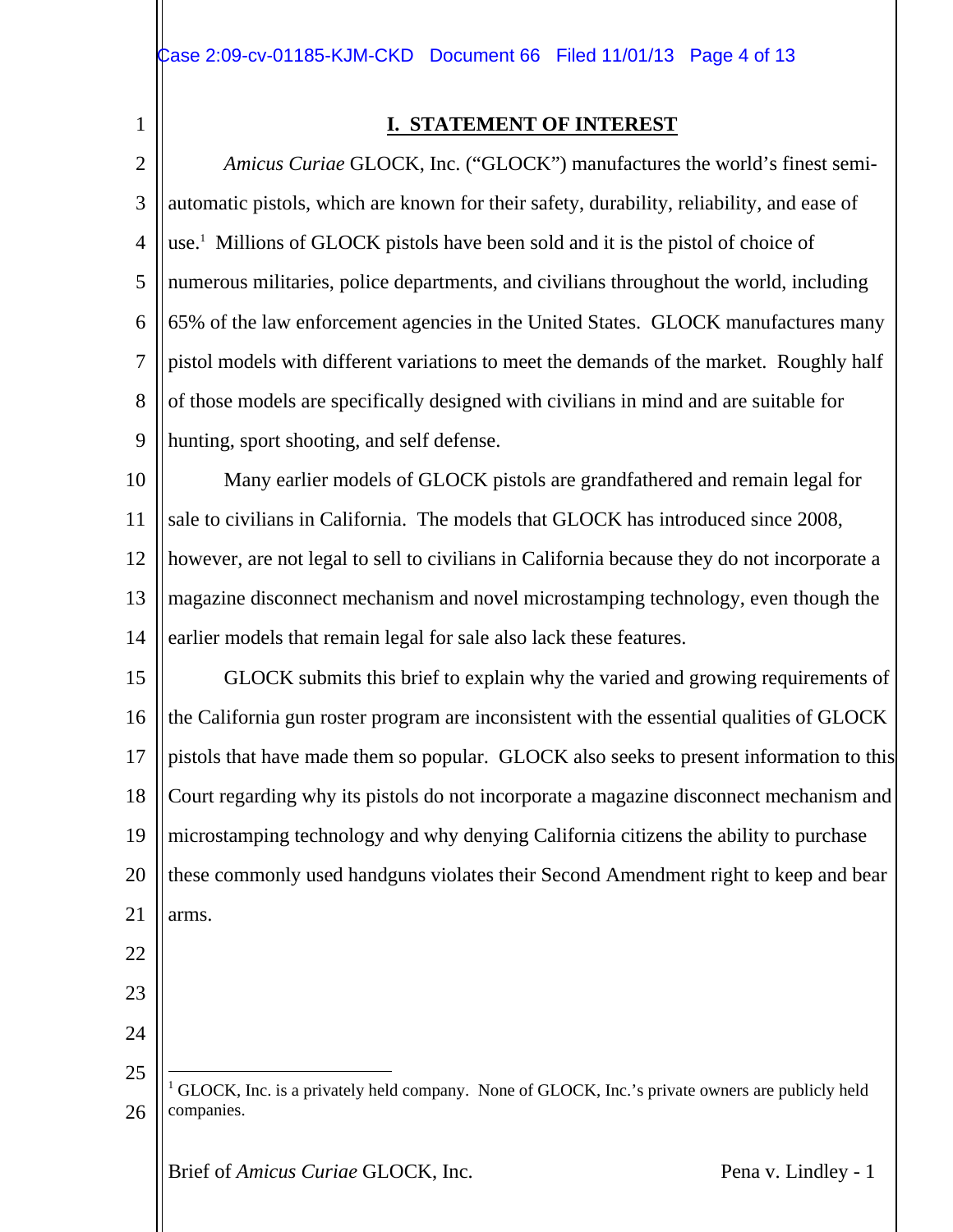1

### **II. SUMMARY OF ARGUMENT**

2 3 4 5 6 7 8  $\mathbf Q$ 10 11 12 13 14 The Second Amendment protects the right to keep and bear those types of weapons that are in "common use" by "law-abiding citizens for lawful purposes." *District of Columbia* v. *Heller*, 554 U.S. 570, 625, 627 (2008) (internal citation and quotation marks omitted). While the Supreme Court itself has squarely held that handguns as a class satisfy this common use test, *id*. at 629, this brief will discuss the characteristics of GLOCK pistols, which are among the most popular and highly regarded pistols in common use, but do not incorporate some of the features currently required by California. Despite, or perhaps because of, the absence of features such as a magazine disconnect mechanism and microstamping technology, GLOCK pistols are widely used for lawful purposes throughout the country, are safe and reliable, and hence fall squarely within the core category of "arms" protected by the Second Amendment. To forbid the sale of such protected arms to Californians thus infringes upon their rights under the Second Amendment.

15 16 17 18 19 20 21 22 23 24 25 The proper constitutional test for analyzing the challenged portions of California's roster requirements as applied to commercial sales is intermediate scrutiny analogous to that used when considering restrictions on commercial speech protected by the First Amendment. The government's proposed "undue burden" test is inappropriately lenient in the context of an expressly enumerated constitutional right. Furthermore, the government significantly understates the burden that its evolving roster requirements impose on manufacturers and consumers. California's claimed interest in requiring the addition of a magazine disconnect mechanism and microstamping technology in pistols is particularly weak given the inconsistent and exception-riddled manner in which those requirements are applied. That severe underinclusiveness both belies the government's

- 
- 26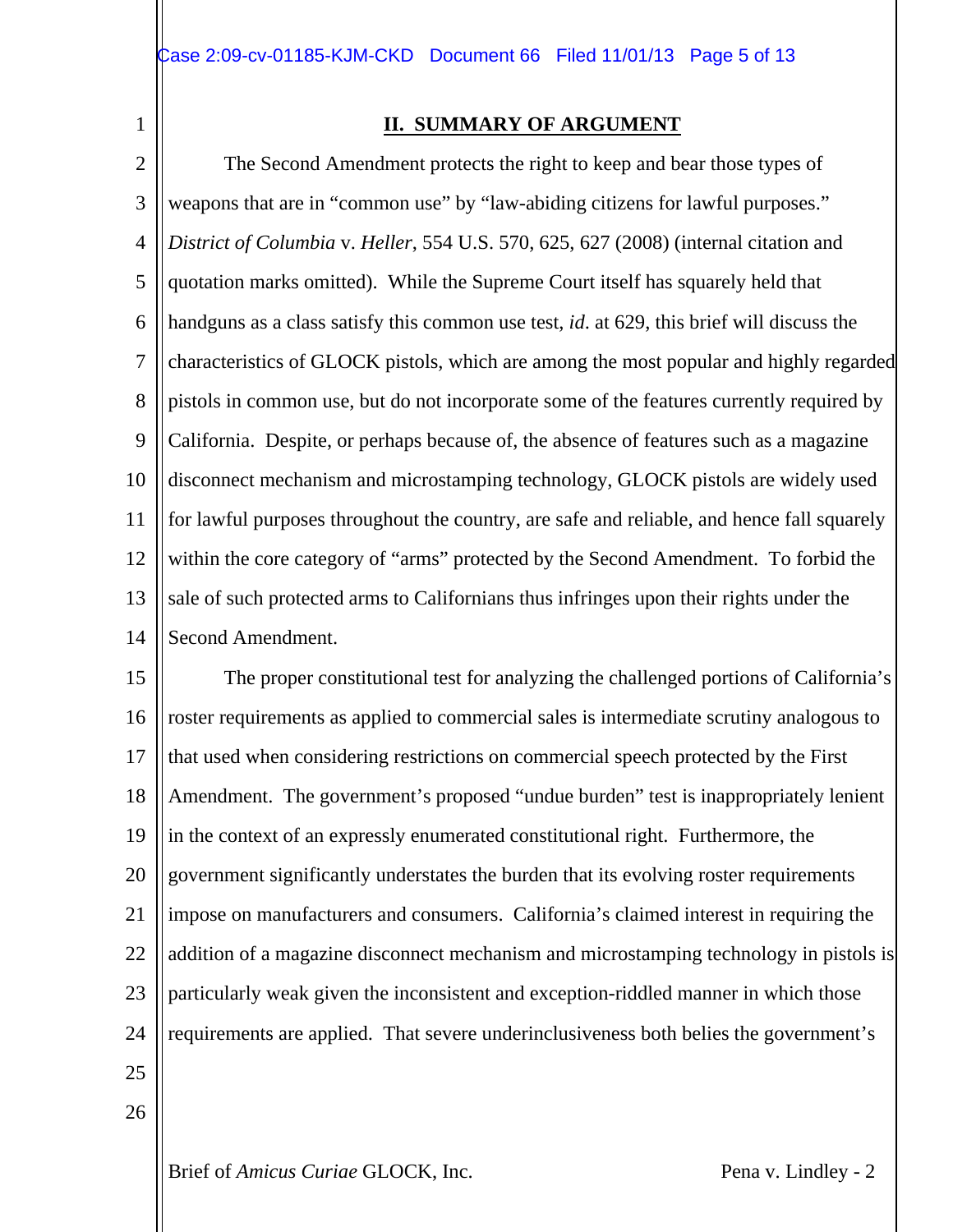1 2 3 4 5 6 7 8  $\mathbf Q$ 10 11 12 13 14 15 16 17 18 19 20 21 22 23 24 25 26 claimed interest and demonstrates that the roster program will not substantially advance that interest. Such defects are fatal under any reasonable level of constitutional scrutiny. **III. ARGUMENT** The Supreme Court has held that the Second Amendment protects an individual's right to keep and bear arms of the type that are in "common use" by "law-abiding citizens for lawful purposes," such as handguns. *Heller*, 554 U.S. at 625, 627, 629 (2008) (internal citation and quotation marks omitted). The only type of arms that the Supreme Court has suggested may be banned for sale to civilians are those that are both "dangerous and unusual." *Id*. at 627. GLOCK pistols are among the most popular semi-automatic pistols in the world, widely recognized for their superior safety, reliability durability, and ease of use. The GLOCK "Safe Action"® pistol is manufactured with only 34 parts, significantly less than its competitors. This smaller number of component parts increases reliability, and ultimately safety, by reducing the potential for technical problems. GLOCK pistols do not incorporate a magazine disconnect mechanism, which is designed to render a pistol incapable of firing when the magazine is not inserted. GLOCK does not intend to incorporate a magazine disconnect mechanism into its pistols because of its significant disadvantages. GLOCK pistols can be fired if the magazine is lost or damaged, and a round in the chamber can be fired if necessary while the user is in the process of changing magazines. A pistol with a magazine disconnect mechanism would not be capable of firing under those circumstances. For those reasons and others, the overwhelming majority of law enforcement agencies require pistols that do not have a magazine disconnect mechanism. In addition to GLOCK pistols, the majority of semiautomatic pistols sold today do not include a magazine disconnect mechanism because of its significant disadvantages. Accordingly, the pistols that are in "common use" by "law-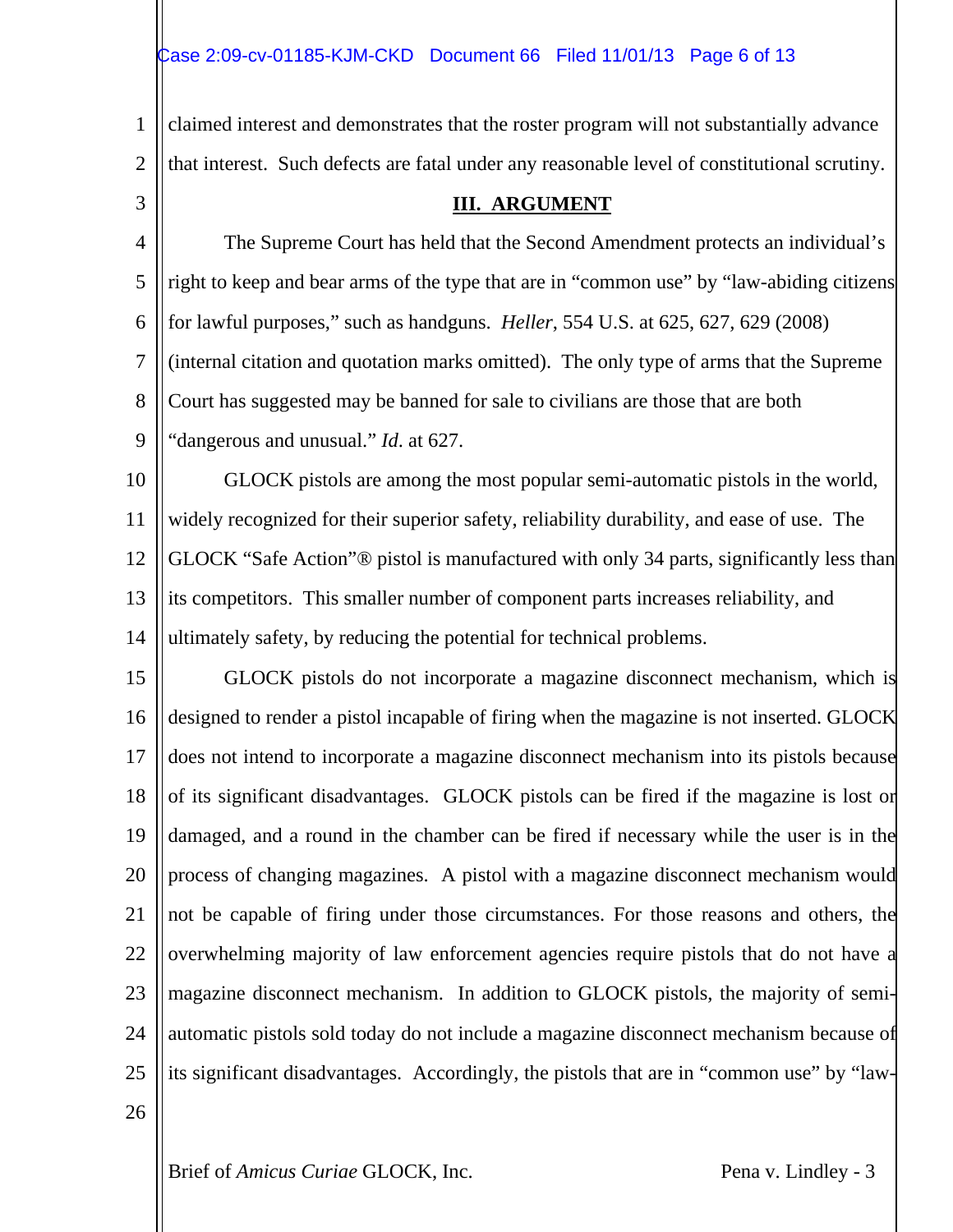#### Case 2:09-cv-01185-KJM-CKD Document 66 Filed 11/01/13 Page 7 of 13

1 2 abiding citizens for lawful purposes," *Heller*, 554 U.S. at 625, 627, generally do not include a magazine disconnect mechanism.

3 4 5 6 7 8  $\mathbf Q$ 10 11 12 13 14 15 16 17 18 19 20 GLOCK pistols also do not incorporate microstamping technology, which is intended to imprint bullets and/or cartridge cases with information on the pistol that fired them, such as the make, model and serial number. Microstamping is both novel and essentially theoretical because no pistols that are commercially available in the United States currently incorporate it. Accordingly, the pistols that are in "common use" by "law-abiding citizens for lawful purposes," do not feature microstamping technology. In 2008, GLOCK began introducing Fourth Generation versions of its various pistol models. These so-called Gen4 pistols incorporate a variety of improvements that make some of the best pistols in the world even better. Internally, the original recoil spring has been replaced with a dual recoil spring assembly, which noticeably reduces the felt recoil while simultaneously increasing the life span of the assembly. On the ergonomics and handling side, Gen4 models have a new modular back strap system that allows the circumference of the grip to be changed to better fit an individual's hand; a new Rough Textured Frame (RTF) surface designed to make the pistol more secure to grip; and a new enlarged magazine release catch that is easier to operate and reversible for left handed users. The improvements made in Gen4 models have been favorably received by consumers. The Gen4 models are extremely popular and now account for more sales than the earlier versions of the GLOCK pistols.

21 22 23 24 25 26 In California, however, the roster program has led to a different picture. Although a number of earlier GLOCK pistol models are grandfathered on the California roster and remain legal for sale to civilians, the new Gen4 models are illegal because they do not contain a magazine disconnect mechanism and microstamping technology. Even though the Gen4 pistols are as safe as the earlier grandfathered models – which also do not have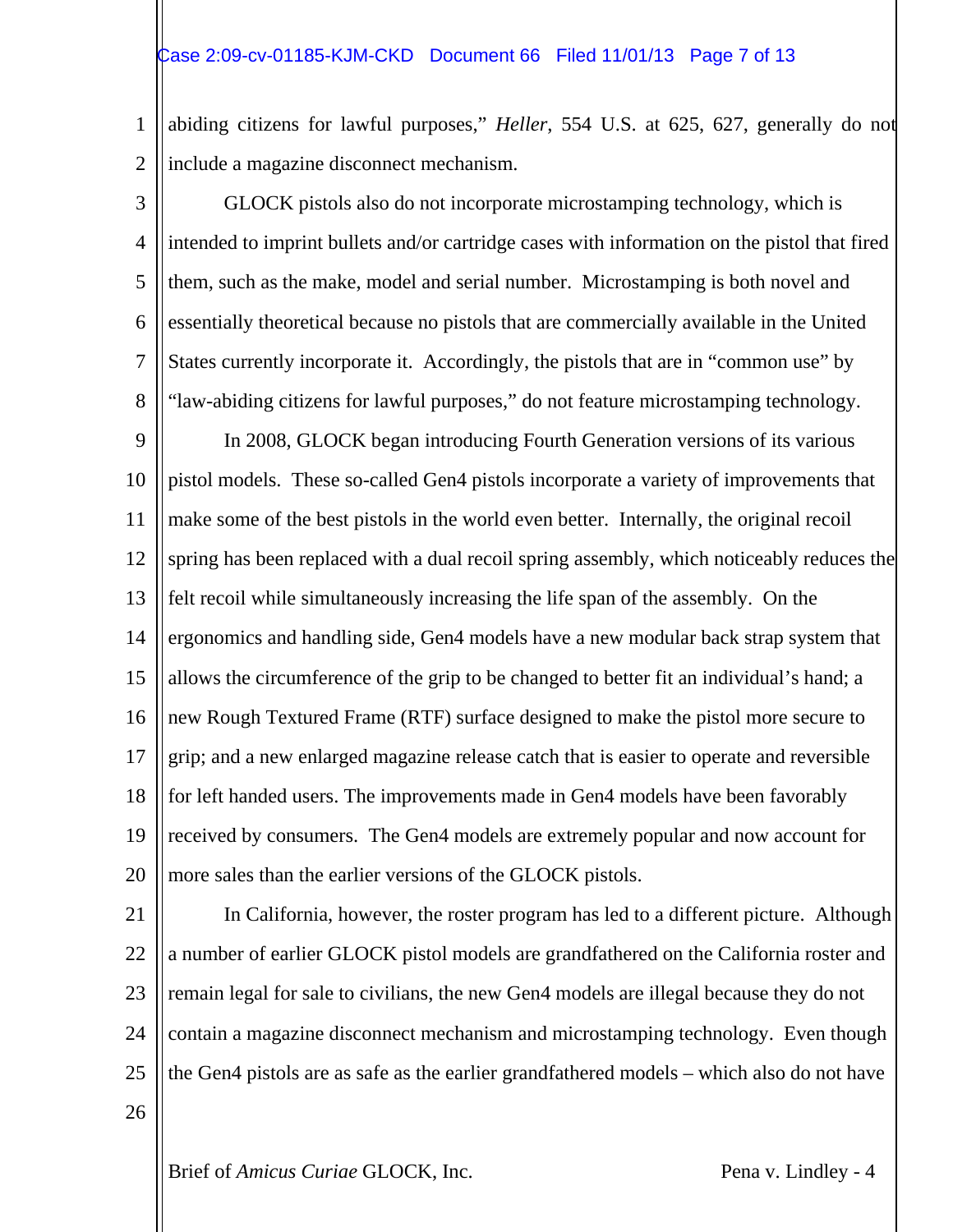# Case 2:09-cv-01185-KJM-CKD Document 66 Filed 11/01/13 Page 8 of 13

1 2 3 4 5 6 7 a magazine disconnect mechanism or microstamping technology – they are illegal for sale to civilians because of the roster, the purported purpose of which is to prohibit unsafe handguns. As a result, the citizens of California are deprived of their right to own the newest pistol models with improved features, even though they have proven to be more popular with consumers than the earlier models and are in "common use" by "lawabiding citizens for lawful purposes," *Heller*, 554 U.S. at 625, 627, such that the right to purchase and possess them is clearly protected by the Second Amendment.

8  $\mathbf Q$ 10 11 12 13 14 15 16 17 18 19 20 In addition to being an Orwellian approach to gun safety, California's roster scheme is inconsistent with the Supreme Court's common use test for identifying "arms" that are protected by the Second Amendment. As discussed above, the Supreme Court has held that the Second Amendment applies to those types of weapons, such as handguns, that are in "common use" by "law-abiding citizens for lawful purposes." *Heller*, 554 U.S. at 625, 627. All GLOCK pistols, and other pistols in "common use," by "law-abiding citizens for lawful purposes" lack one or more of the features now required for new pistol models to be legally sold to civilians in California. The effect of this is that if handgun manufacturers were to discontinue those models that were grandfathered on the roster and only sell newer models that were introduced after 2008, or even simply stop paying the fees that California requires to maintain previously grandfathered handguns on its roster, the citizens of California would be precluded from purchasing a pistol in violation of the Supreme Court's decision in the *Heller* case.

21 22 23 24 25 26 California has in essence reversed the Supreme Court's "common use" test and prohibited the sale and possession of those pistols that are commonly used by "lawabiding citizens for lawful purposes," *Heller*, 554 U.S. at 625, 627, and allowed only the sale of those pistols that are not in common use and, in fact, are not even commercially available. The absence of a magazine disconnect mechanism and microstamping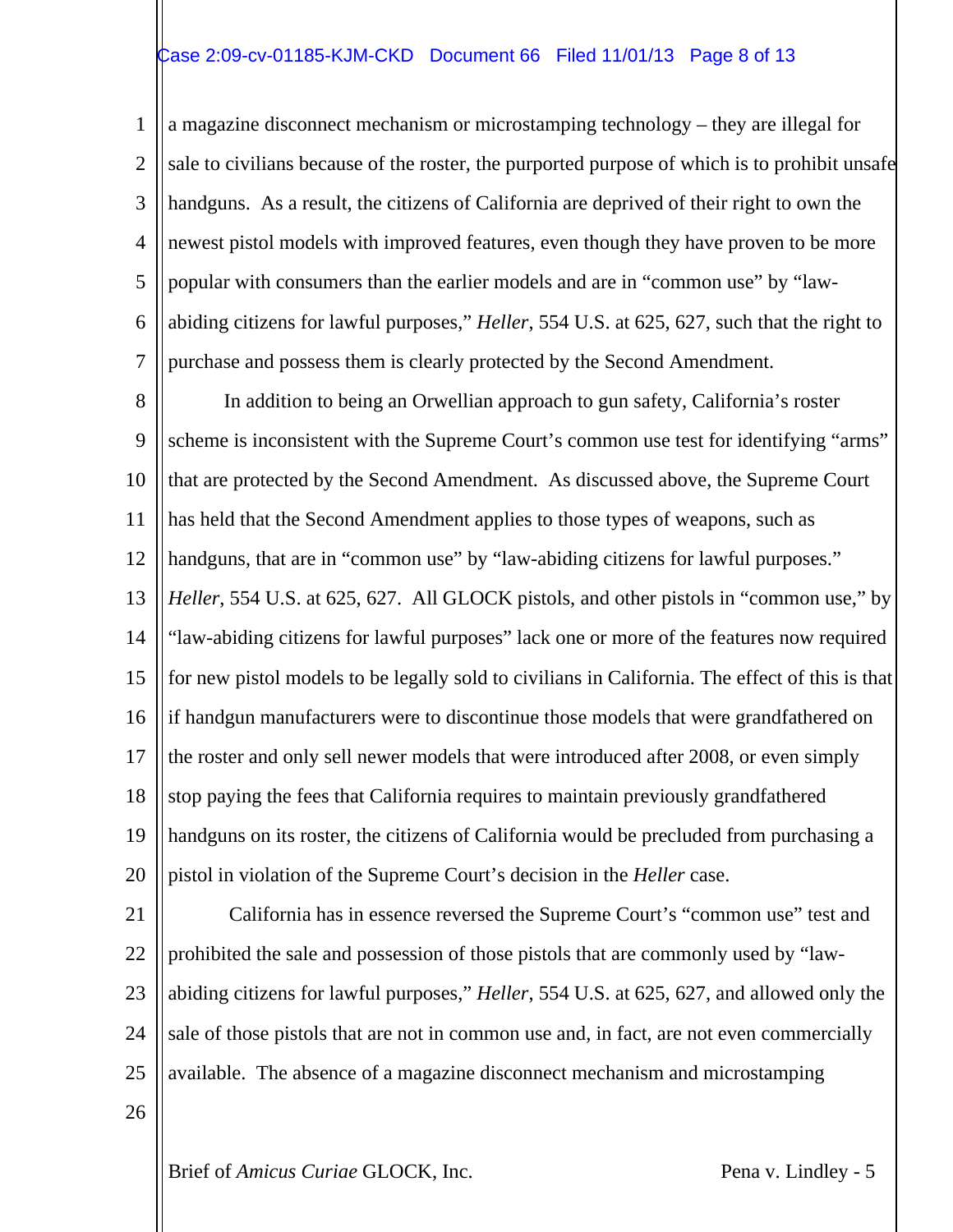# Case 2:09-cv-01185-KJM-CKD Document 66 Filed 11/01/13 Page 9 of 13

1 2 3 4 5 6 7 8  $\mathbf Q$ 10 11 technology in the Gen4 GLOCK pistols does not render them the type of "dangerous and unusual weapons" that the government may prohibit, *id*. at 627, because they are functionally identical to the earlier grandfathered versions of the GLOCK pistols that also lack those features. Further, the Supreme Court has already held that handguns as a class are protected by the Second Amendment and therefore not dangerous and unusual weapons." *Id.* at 627 (one of the handguns at issue in the *Heller* case was a pistol that did not have a magazine disconnect mechanism or microstamping technology<sup>2</sup> and would thus be illegal in California unless it was grandfathered on the roster). Requiring new features that are distinctly *not* in common use – and the absence of which do not make a pistol unusually dangerous – violates the Second Amendment right of California citizens to keep and bear arms as articulated in *Heller*.

12 13 14 15 16 17 18 19 In addition to the government's inversion of the common-use standard by requiring features not commonly found in pistols to be incorporated into all new model pistols, the government also proposes an incorrect standard of review. Gov't Mem. at 12. First, the lenient "undue burden" standard the government proposes is inappropriate for a specifically enumerated right, as opposed to a right inferred into the Due Process Clause by the courts. *See* Gov't Mem. at 13-14 (analogizing to right to marriage cases). Similarly the right-to-vote cases cited by the government, at 14, can only be understood in the context of the express qualifications on that right. For example, unlike the Second

20 Amendment's straightforward prohibition against infringing the right to keep and bear

21 arms, the Fifteenth Amendment does not prohibit the denial of abridgment of the right to

vote in general, but only the denial or abridgment of that right "on account of race, color,

- 22 23
- 24 25  $\overline{a}$ <sup>2</sup> Microstamping has nothing to do with the safety of a handgun, or whether it is dangerous and unusual as that phrase is used in *Heller*, but is merely intended to theoretically assist law enforcement in identifying the firearm from which a recovered bullet or cartridge casing had been fired.
- 26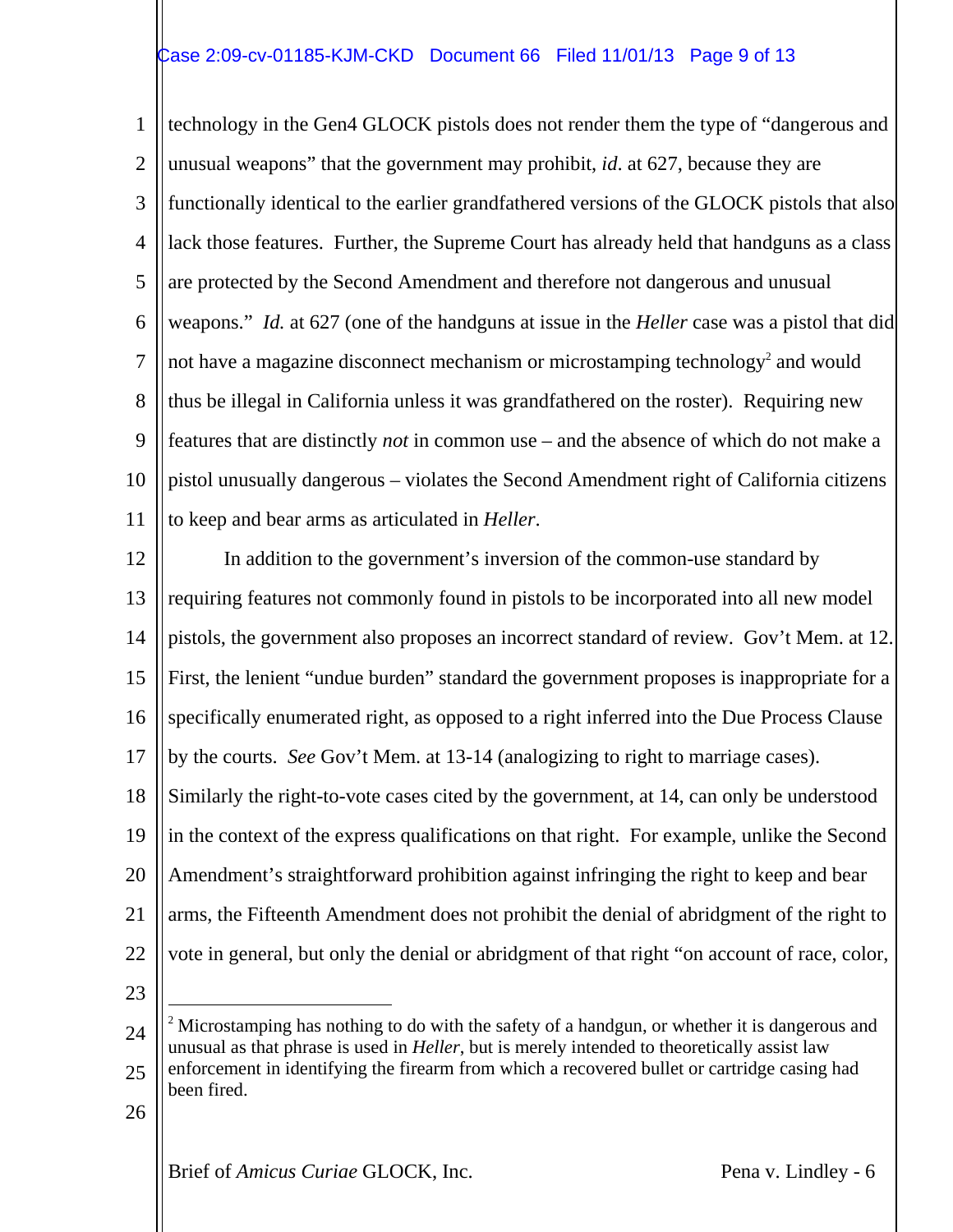### $\frac{1}{2}$ ase 2:09-cv-01185-KJM-CKD Document 66 Filed 11/01/13 Page 10 of 13

1 2 3 4 or previous condition of servitude." U.S. Const., amend. XV; *see also* U.S. Const., amend. XIX (same, "on account of sex"); U.S. Const., amend. XXIV (same, "by reason of failure to pay any poll tax or other tax"); U.S. Const., amend. XXVI (same, "on account of age" for persons 18 or older).

5 6 7 8  $\mathbf Q$ 10 11 12 13 14 15 16 17 18 19 20 Furthermore, the States are specifically empowered to regulate the time, place, and manner, as well as the qualifications for voting. U.S. Const., Art. I, sec. 4 ("Times, Places, and manner of holding Elections for Senators and Representatives, shall be prescribed in each State by the Legislature thereof"); *id*. Art. II, sec. 1 (States to determine manner of appointing Electors to select the President). Those very provisions necessarily demonstrate that the right to vote may indeed be denied or abridged on account of factors *other than* race or sex and hence those provisions are quite unlike the Second Amendment, which carries no such qualifications to its protected right. It is precisely because preventing *improper* voting is as important as allowing qualified persons to vote that so many of the requirements surrounding (and incidentally restricting) voting have been upheld. The right to keep and bear arms, however, is not analogous to a person's ability to vote because it is expressly enumerated, and the limitations on that right suggested by *Heller* are nowhere to be found in the Constitution itself. Rather, they are court-created and defined limitations in derogation of citizens' textually unqualified right to keep and bear arms, and thus must be applied with caution and with the type of scrutiny applied in the context of other enumerated rights.

21 22 23 24 25 26 A better analogy in this case thus would be the intermediate scrutiny used in the context of the First Amendment's protection of commercial speech. There you have an enumerated right coupled with the unenumerated greater leeway afforded the government when regulating commercial matters. Such leeway is one of the primary bases for the government's claim of lower scrutiny in this case and the qualification it cites to in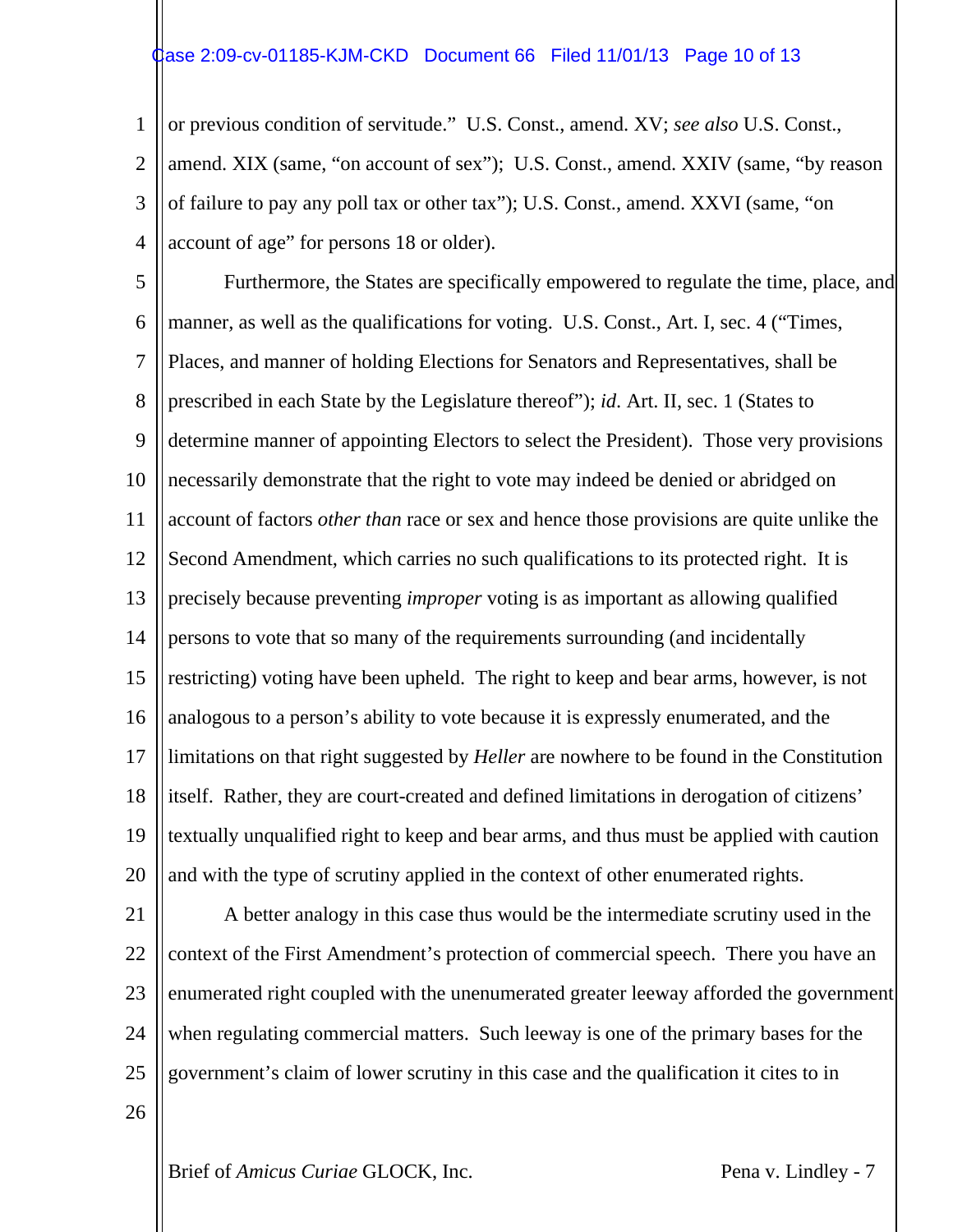# $\frac{1}{2}$ ase 2:09-cv-01185-KJM-CKD Document 66 Filed 11/01/13 Page 11 of 13

1 2 3 4 5 6 *Heller*. Gov't Mem. at 11-12. But even in the commercial speech context, the government's justification for regulation must be a substantial one and courts apply a means-ends test to determine whether the proposed restriction directly advances the purported purposes of the restriction. *See Greater New Orleans Broad. Ass'n* v. *United States*, 527 U.S. 173, 183 (1999). Restrictions that are either over or under-inclusive fail the intermediate scrutiny applied to commercial speech. *See id*. at 183, 190.

7 8  $\mathbf Q$ 10 11 12 13 14 15 16 17 18 19 20 21 22 23 24 Second, as for the government's claim, Gov't Mem. at 15-18, that the burden in this case is minimal, its arguments demonstrate that its regulations are grossly underinclusive and gloss over the impact of the ever-expanding set of roster requirements on consumers' ability to obtain newer models of handguns. Regarding underinclusiveness, the many exceptions the government cites for older handguns grandfathered onto the roster despite not meeting the latest requirements, private sales, law-enforcement sales, and the like all demonstrate that the government's claimed interest in, for example, magazine disconnect mechanisms and microstamping technology is weak at best. That the government continues to allow sales of numerous handguns lacking these features, and completely exempts law enforcement from regulations designed to exclude the sale of allegedly "unsafe handguns," shows at best an equivocal interest in the supposed benefits from those technologies, not the type of substantial government interest that would justify restricting an enumerated right. *Cf. Greater New Orleans*, 527 U.S. at 190, 195 ("The operation of § 1304 and its attendant regulatory regime is so pierced by exemptions and inconsistencies that the Government cannot hope to exonerate it."; "[T]he regulation distinguishes among the indistinct, permitting a variety of speech that poses the same risks the Government purports to fear, while banning messages unlikely to cause any harm at all.").

- 25
- 26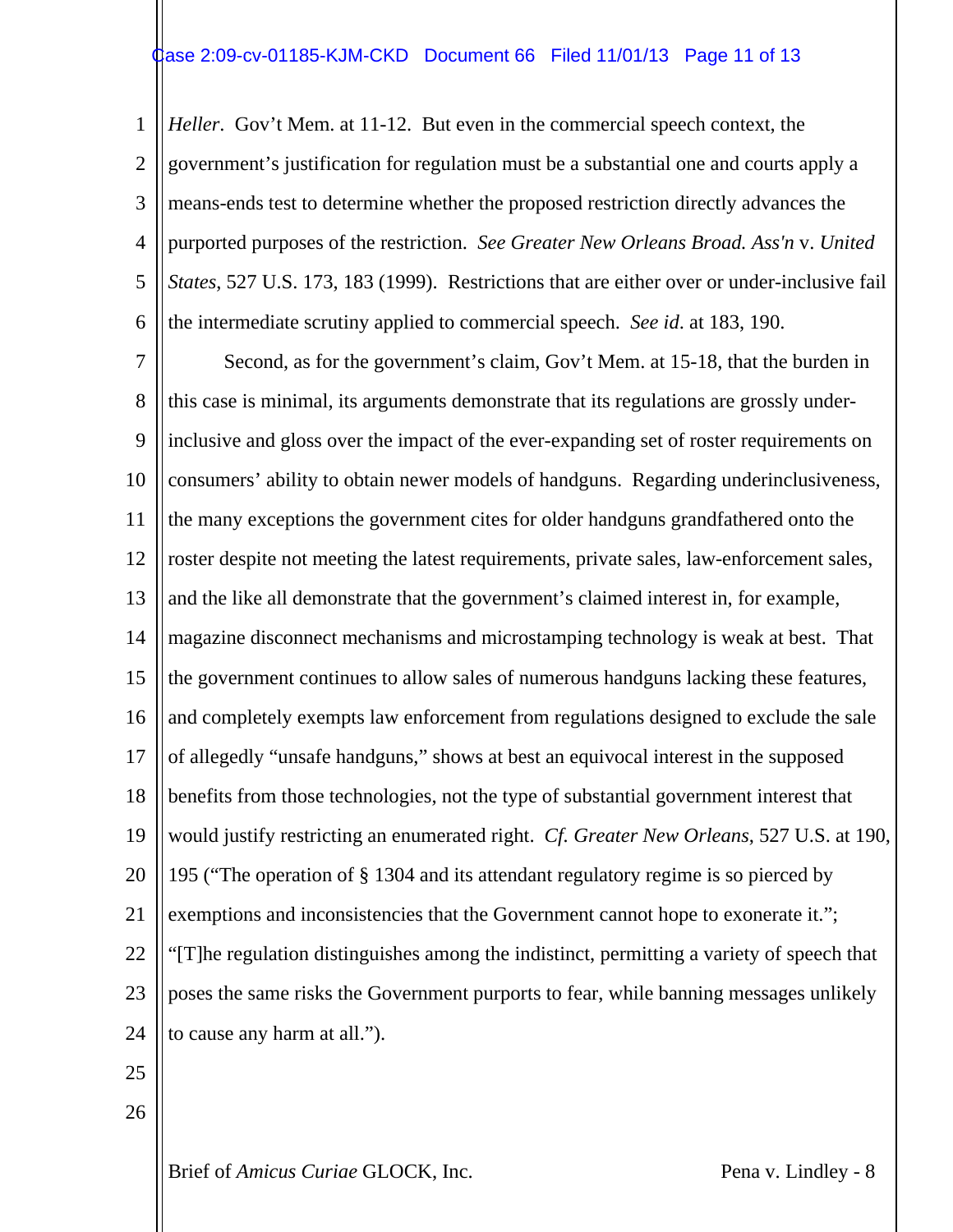# $\frac{1}{2}$ ase 2:09-cv-01185-KJM-CKD Document 66 Filed 11/01/13 Page 12 of 13

1 2 3 4 5 6 7 8  $\mathbf Q$ 10 11 12 13 14 15 16 17 In fact, the largest actual effect from the expanding list of novel technological requirements for new models of guns is to prevent California consumers from being able to obtain the new models of handguns, such as GLOCK's Gen4 pistols, that incorporate the latest improvements. It makes absolutely no sense to force consumers to purchase older model handguns that lack the same features that the government is relying on to prohibit the sale of newer model handguns. Justifying such a scheme in the name of consumer safety or crime fighting is nonsensical, or simply disingenuous. *Cf. Greater New Orleans*, 527 U.S. at 188 (the requirement that a "regulation may not be sustained if it provides only ineffective or remote support for the government's purpose … is critical; otherwise, a State could with ease restrict commercial speech in the service of other objectives that could not themselves justify a burden on commercial expression.") (citations and internal quotation marks omitted). Indeed, the very absurdity of the scheme suggests that the actual objective of the challenged roster requirements is not safety, but to create increasingly more problematic and expensive hurdles to the sale of handguns in order to make the process more difficult and thereby deter the sale and purchase of new handguns in California, an objective that cannot be squared with the Second Amendment.

18 19 20 21 22 23 24 25 That Californians may still be able to purchase older pistol models exempt from the new requirements is no answer to the degree of burden imposed by the roster scheme. Rather, the burden is in depriving them of access to newer pistol models in common use by "law-abiding citizens for lawful purposes" in other states, *Heller*, 554 U.S. at 625, 627, based on nothing more than the government's opinion as to the importance of uncommon features that will still be absent from a host of grandfathered pistols sold in California in any event. Given that context, the burden is certainly substantial when compared to a minimal government interest inconsistently pursued.

26